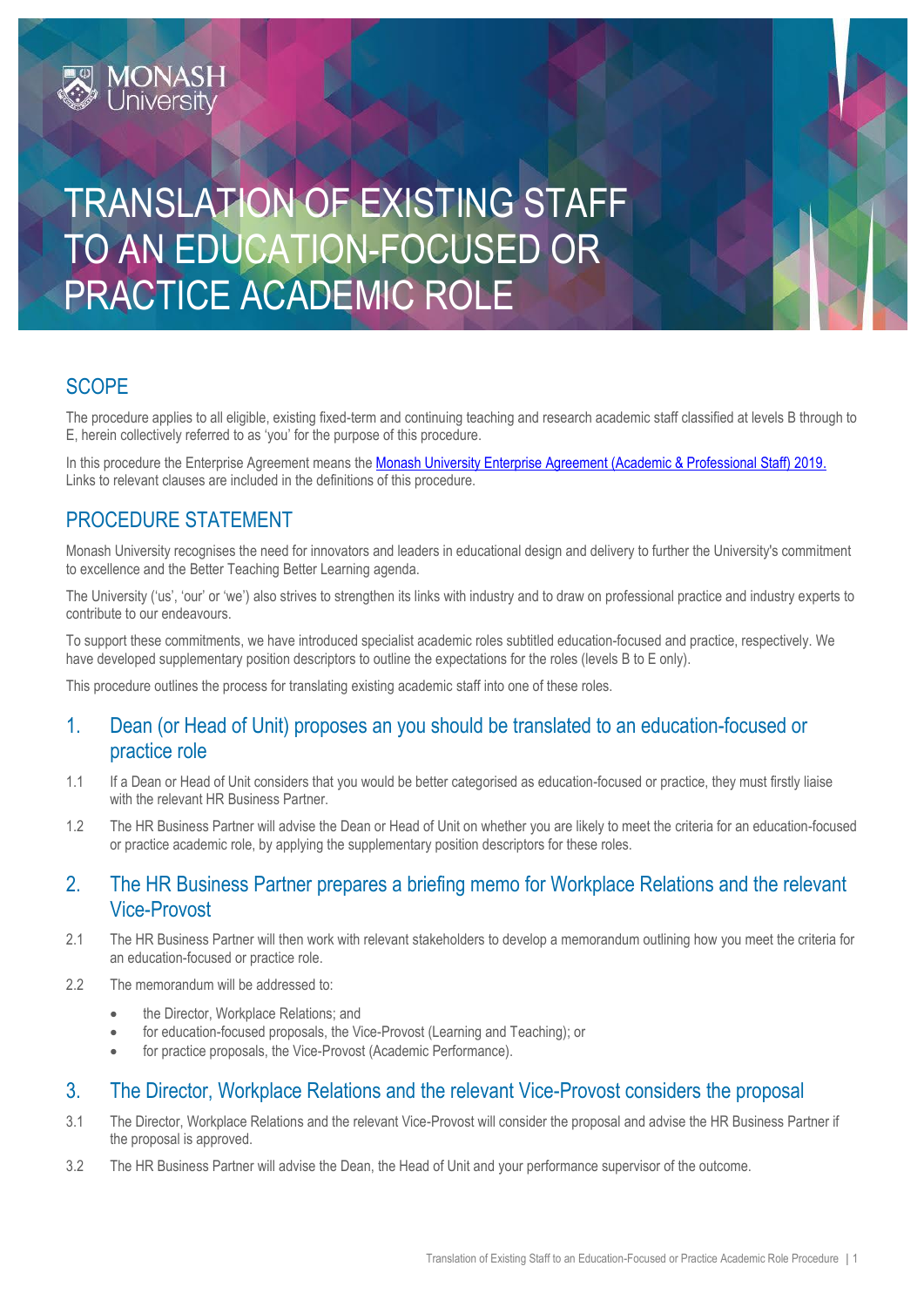## 4. If approved, the Dean or Head of Unit will offer you a variation of contract

- 4.1 The Dean or Head of Unit will then discuss with you the option of accepting a variation of contract into the role.
- 4.2 During this discussion, the Dean or Head of Unit should advise you that the terms and conditions for education-focused or practice appointments remain the same, that is the offer of appointment is made as an offer of academic employment on the full range of conditions of employment specified under the Enterprise Agreement and under relevant University policies applying to academic staff.
- 4.3 The Dean or Head of Unit should direct you to the HR Business Partner for specific advice on employment terms and conditions.

#### 5. If you agree to the translation, the HR Business Partner arranges for you to be issued with a variation of contract

- 5.1 Monash HR will provide you with an Offer of Variation of Contract, copying in the Dean, Head of Unit and your performance supervisor.
- 5.2 The variation will stipulate the terms of engagement including any probationary conditions that will continue to apply.
- 5.3 You must return the signed Offer of Variation of Contract to **[hr@monash.edu.](mailto:hr@monash.edu)**

#### 6. You and your performance supervisor discuss any changes to your performance development plan and workload allocation

- 6.1 Upon confirmation of the appointment to an education-focused or practice role, your performance supervisor must meet with you to ensure that:
	- the performance development plan is updated to reflect the work requirements of the role; and
	- workload allocation takes into account the particular requirements of the role and is consistent with the Enterprise Agreement.
- 6.2 Workload allocation should be managed consistent with the requirements of the Enterprise Agreement. In the case of educationfocused academic staff, a significantly greater emphasis should be placed on learning and teaching, and less emphasis on research. For practice academics, there may be greater emphasis on service contribution.
- 6.3 For both roles, a flexible approach to setting workload is recommended in light of the diverse range of activities that may be described under 'research and scholarship' as articulated in the supplementary position descriptors.
- 6.4 Consistent with workload allocation requirements, if you are in an education-focused role, you should be fully engaged in teaching activities during teaching periods.
- 6.5 If you are an education-focused academic staff member, you may be invited to participate in a third teaching period in one year (i.e. teaching periods include a summer teaching period).

### 7. Translation back to a standard teaching and research role

- 7.1 At any time, the Dean, acting on advice from your performance supervisor and Head of Unit, may propose to you that you translate back to a standard teaching and research role. This will require your agreement.
- 7.2 The performance supervisor will then work with you to adjust your performance development plan to accord with the faculty's expectations for your academic level.
- 7.3 If you are an education-focused or practice staff member who was translated to the role in accordance with this procedure (including previous versions of this procedure), you may request to translate back to a standard teaching and research role. The request will be considered by your performance supervisor and Head of Unit and will require the approval of the Dean.
- 7.4 You performance supervisor, Head of Unit and Dean must be satisfied that you have the capacity to meet the faculty's academic performance standards, including the research performance standards, for your academic level. Where you can demonstrate that you are meeting the academic performance standards, the approval of the Dean will not be unreasonably withheld.
- 7.5 If you are not meeting the academic performance standards for the relevant level, the parties may agree to adjust your goals in your performance plan to work towards meeting the performance standards over an agreed period.
- 7.6 If a translation is agreed, the HR Business Partner will issue you a formal Offer of Variation of Contract, with a copy to the Dean and the Head of Unit.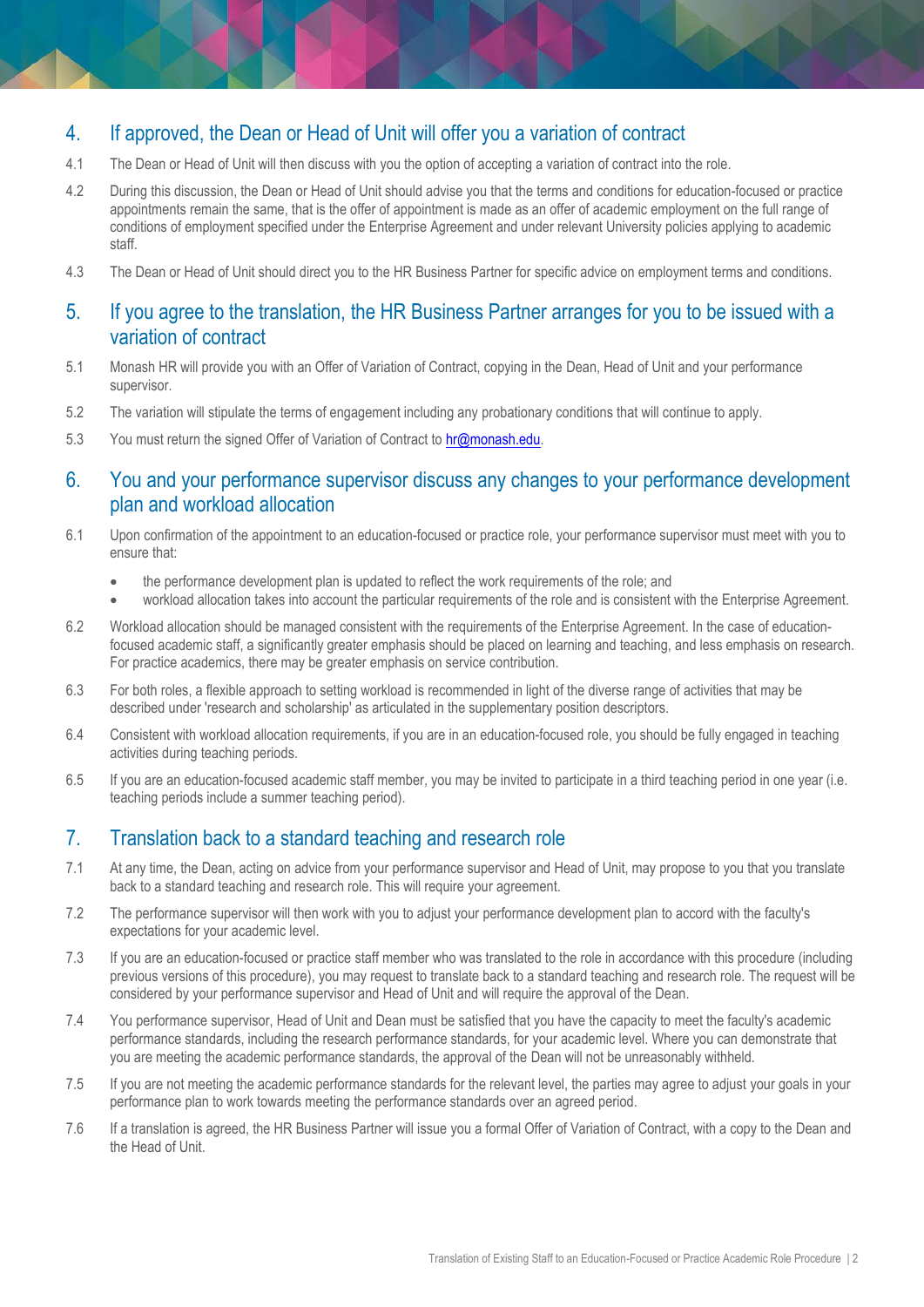# 8. Breach of procedure

8.1 We treat any breach of our policies or procedures seriously. We encourage reporting of concerns about non-compliance and manage compliance in accordance with the applicable Enterprise Agreement or contract terms.

# **DEFINITIONS**

| Academic performance<br>standards | Faculty or discipline-specific performance standards for all academic staff against which academic<br>performance will be measured, particularly for the purpose of probation, promotion and performance<br>development. The standards are qualitative, quantitative or a mixture of both across the three key<br>areas of academic activity - research, education and service. They include identified minimum<br>performance standards, below which the staff member would be managed for unsatisfactory<br>performance in accordance with the Disciplinary Matters procedure.<br>The required performance standard:<br>is established by the supervisor with the staff member;<br>$\bullet$<br>is at or above the 'minimum' level of academic performance for the candidate's current level<br>$\bullet$<br>according to faculty-specific academic performance standards;<br>contains clear and defined criteria for performance that are measurable; and<br>$\bullet$<br>contains criteria that are either qualitative or quantitative or a mixture of both. |
|-----------------------------------|------------------------------------------------------------------------------------------------------------------------------------------------------------------------------------------------------------------------------------------------------------------------------------------------------------------------------------------------------------------------------------------------------------------------------------------------------------------------------------------------------------------------------------------------------------------------------------------------------------------------------------------------------------------------------------------------------------------------------------------------------------------------------------------------------------------------------------------------------------------------------------------------------------------------------------------------------------------------------------------------------------------------------------------------------------------|
| Dean                              | The Dean of the faculty (or in the case of the Monash University Sunway Campus, the Pro Vice-<br>Chancellor and President) or nominee where the Dean has formally nominated a person to act as their<br>nominee for the purpose.                                                                                                                                                                                                                                                                                                                                                                                                                                                                                                                                                                                                                                                                                                                                                                                                                                 |
| <b>Education-focused</b>          | A sub-category of teaching and research employment for academic staff member, whose primary role is<br>to provide a high standard of learning and teaching, educational design and delivery and educational<br>leadership.                                                                                                                                                                                                                                                                                                                                                                                                                                                                                                                                                                                                                                                                                                                                                                                                                                       |
| <b>Enterprise Agreement</b>       | The Enterprise Agreement means the Monash University Enterprise Agreement (Academic & Professional<br>Staff) 2019. Clauses relating to this procedure include:<br><b>Clause 67 - Summer Teaching Period</b>                                                                                                                                                                                                                                                                                                                                                                                                                                                                                                                                                                                                                                                                                                                                                                                                                                                      |
| <b>Head of Unit</b>               | The head of an academic or organisational work unit or, where applicable, a person acting as their<br>nominee.                                                                                                                                                                                                                                                                                                                                                                                                                                                                                                                                                                                                                                                                                                                                                                                                                                                                                                                                                   |
| <b>HR Business Partner</b>        | A key member of the Monash HR Business Partnering community and provides strategic advice,<br>guidance and solutions that underpin key client goals, HR strategy and organisational vision to a<br>particular client group.                                                                                                                                                                                                                                                                                                                                                                                                                                                                                                                                                                                                                                                                                                                                                                                                                                      |
| <b>Practice</b>                   | A sub-category of teaching and research employment for academic staff member engaged from a<br>clinical or professional practice background.                                                                                                                                                                                                                                                                                                                                                                                                                                                                                                                                                                                                                                                                                                                                                                                                                                                                                                                     |